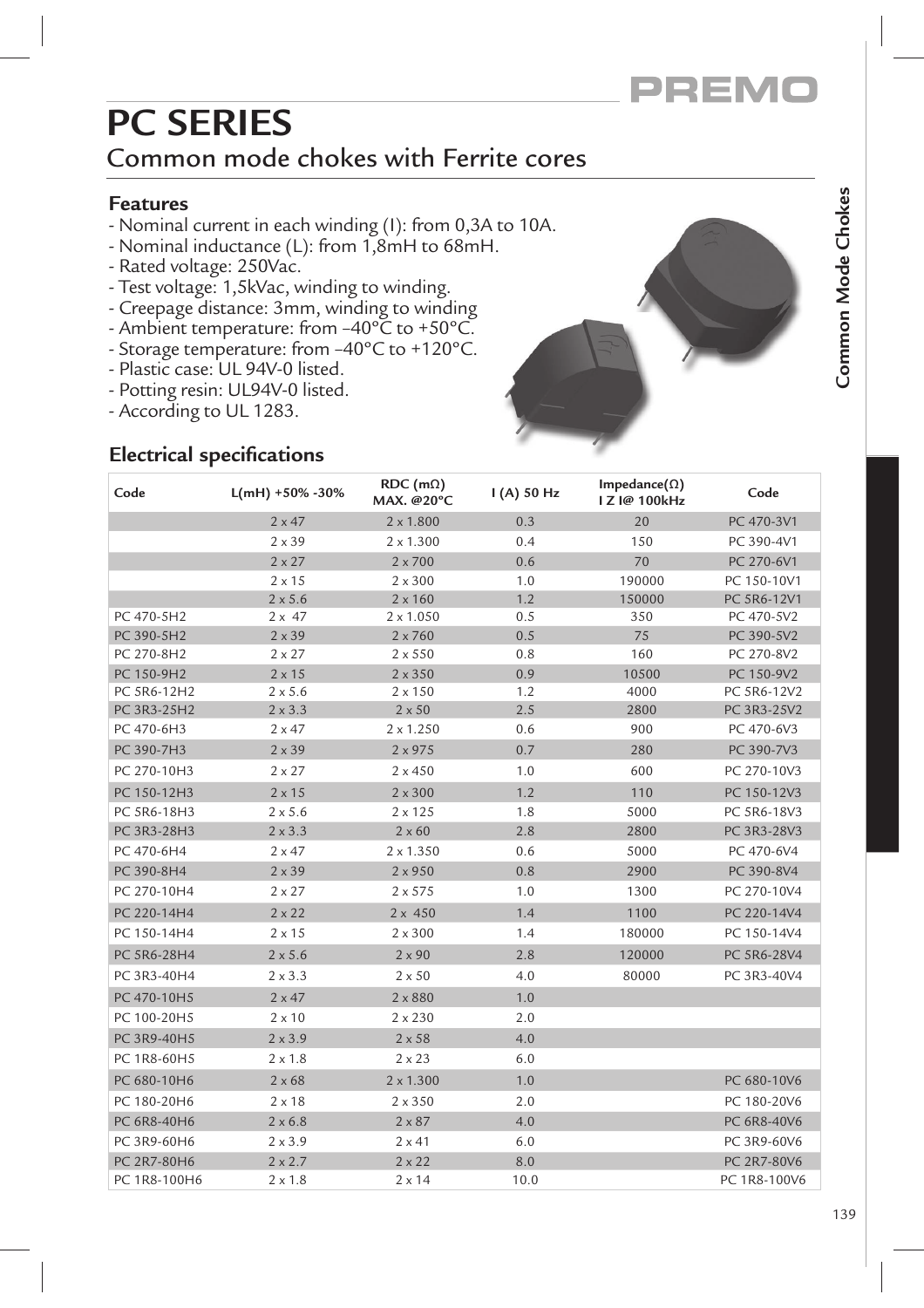# **PC SERIES** Common mode chokes with Ferrite cores

Dimensions (in mm)





### PC-V SERIES

| Code              | А<br><b>MAX</b> | в<br>$\pm 0,2$ | C<br><b>MAX</b> | D<br>±0,2 | E<br><b>MAX</b> |
|-------------------|-----------------|----------------|-----------------|-----------|-----------------|
| PC-V1             | 20,3            | 10             | 13,2            | 5         | 18,2            |
| $PC-V2$           | 26              | 12,5           | 16,1            | 10        | 23,3            |
| $PC-V3$           | 30,5            | 15             | 18,6            | 12,5      | 28              |
| $PC-V4$           | 33,2            | 15             | 18,5            | 12,5      | 32              |
| PC-V <sub>6</sub> | 40              | 17,5           | 21,5            | 12,5      | 40,4            |





#### PC-H SERIES

| Code    | А<br>$\pm 0,2$ | в<br><b>MAX</b> | C<br>$\pm 0,2$ | D<br><b>MAX</b> | E.<br><b>MAX</b> |
|---------|----------------|-----------------|----------------|-----------------|------------------|
| $PC-H2$ | 20             | 23              | 12,5           | 22,7            | 15               |
| $PC-H3$ | 25             | 28              | 15             | 28              | 17,5             |
| $PC-H4$ | 30             | 33              | 20             | 32              | 19,5             |
| $PC-H5$ | 30             | 33,5            | 20             | 32,6            | 25               |
| $PC-H6$ | 40             | 44              | 15             | 42,4            | 25               |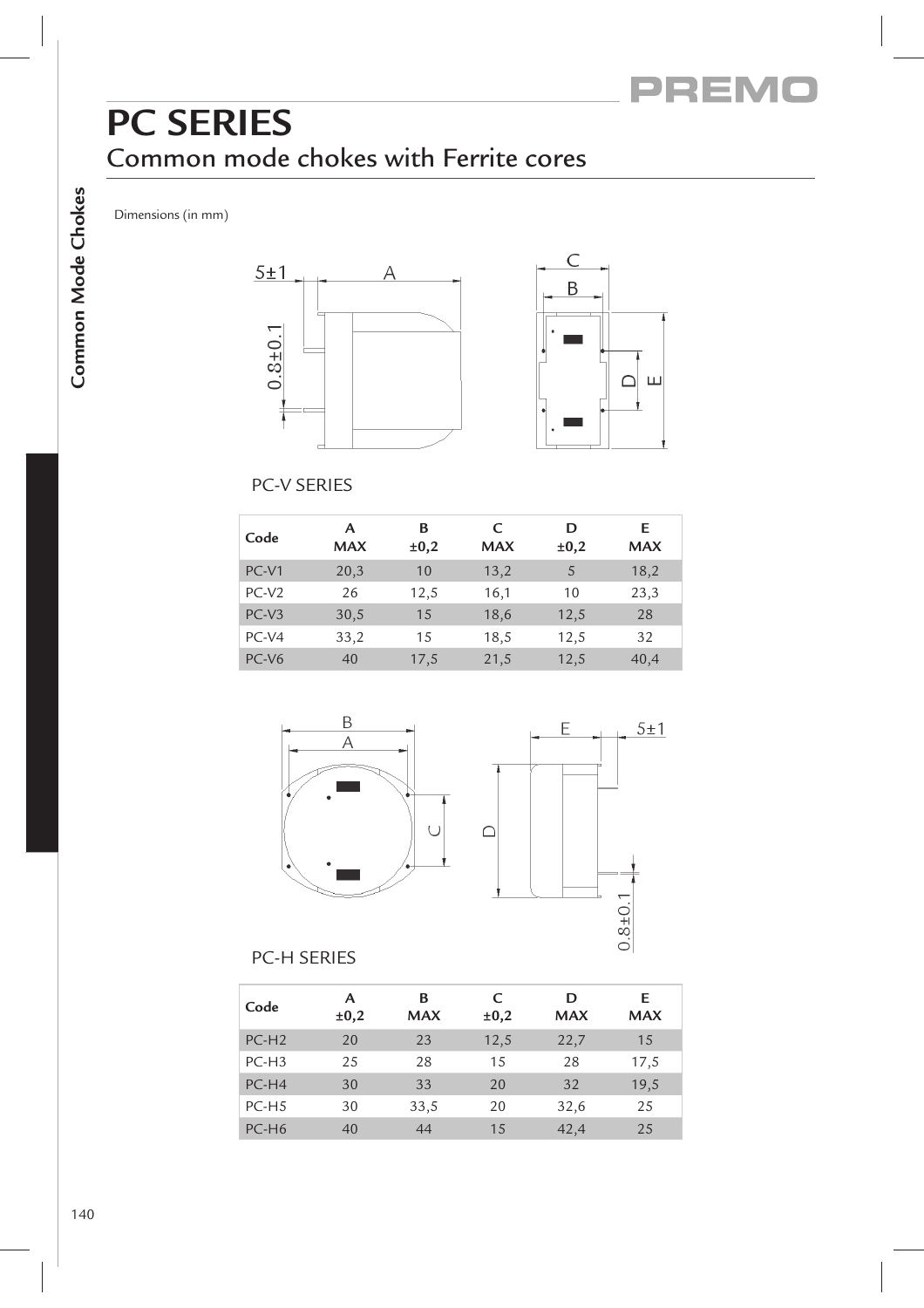

# **PC SERIES** Common mode chokes with Ferrite cores

Curves: Impedance vs. Frequency

#### PC SERIES V1



#### PC SERIES H2/V2



#### Note:

Impedance measurements have been obtained with both windings in parallel and at ambient temperature.